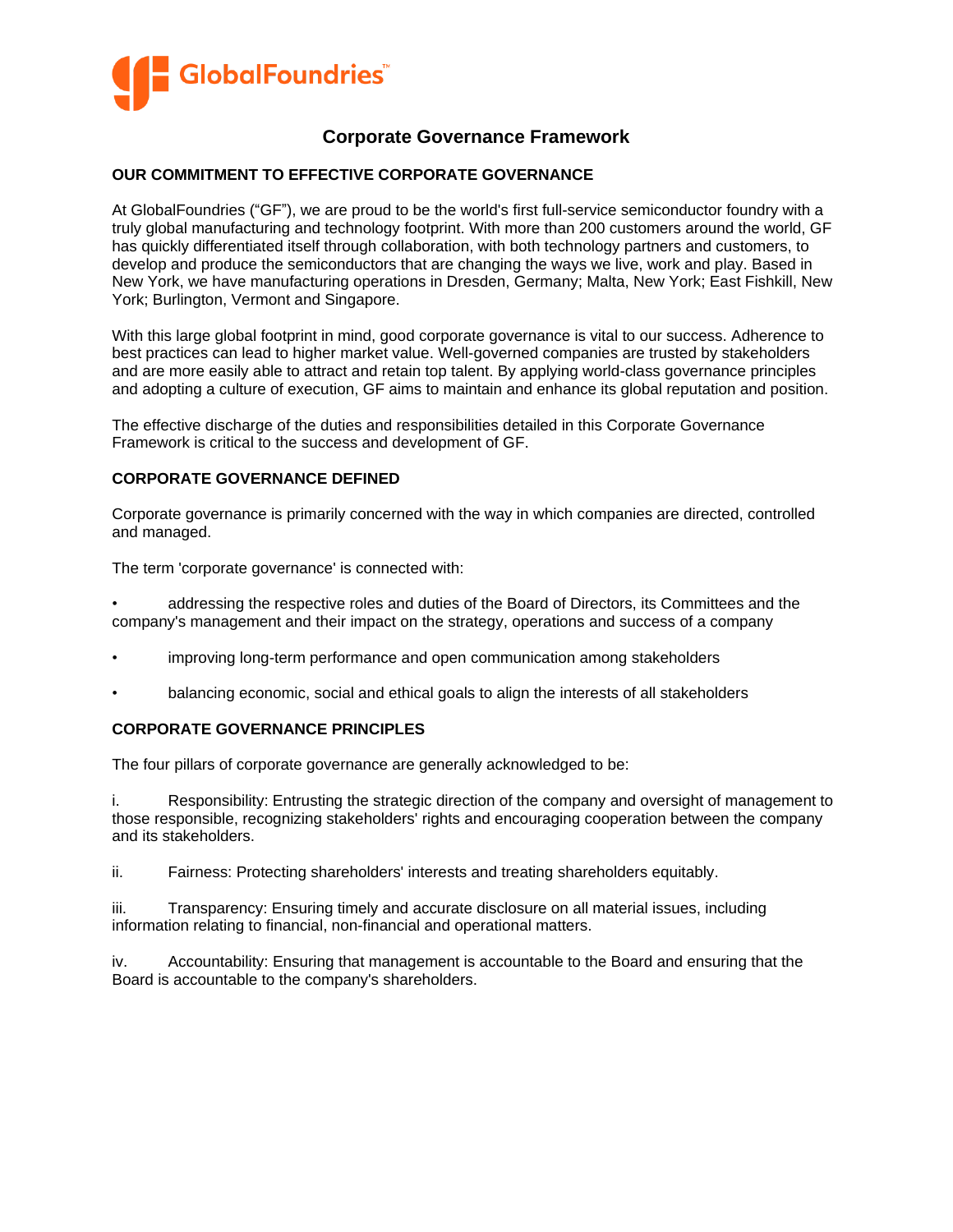### **OUR CORPORATE GOVERNANCE STRUCTURE**

### **THE ROLE OF THE BOARD**

The Board has the ultimate responsibility to ensure appropriate governance across the organization and establishes the "tone at the top". Specific duties include:

#### **Strategy**

• Actively considering and determining strategy for the future (not merely to evaluate past performance) and participating in major strategic decisions of the company

• Monitoring industry and environmental issues that may impact the company

#### **Corporate and Financial Performance**

• Approving and monitoring capital expenditures, capital management, acquisitions and divestitures

• Monitoring and assessing the performance of the company, the Board, Board Committees, management and major projects or investments, including the implementation of, and performance against, the strategic and business plans

#### **Risk Management**

• Establishing and monitoring effective compliance systems and policies for ethical conduct

• Ensuring that the material risks to the company are identified and understood and that risk management systems are in place to mitigate such risks

#### **Talent Management**

• Aligning key executive remuneration with the long-term interests of the company to attract and retain world class talent in pivotal positions

• Selecting the Chief Executive Officer, evaluating the Chief Executive Officer's performance, approving the selection of other key officers, reviewing the company's succession plan and ensuring that systems and processes are in place for the succession, evaluation and compensation of the Chief Executive Officer and other members of senior management

# **BOARD COMMITTEES**

#### **Audit, Risk & Compliance Committee**

The Audit, Risk and Compliance Committee (the "ARC Committee") oversees the integrity of GF's financial statements, compliance with legal and regulatory requirements, the effectiveness of internal systems and controls (including the company's internal audit function), environmental, social and governance (ESG), Information Technology, the risk management function, and the independence, qualifications and performance of the company's external auditors.

# **People & Compensation Committee**

This Committee assists the Board in fulfilling its responsibilities concerning the hiring and compensation of our executives and in providing guidance to F'sGFs management on personnel and compensation issues.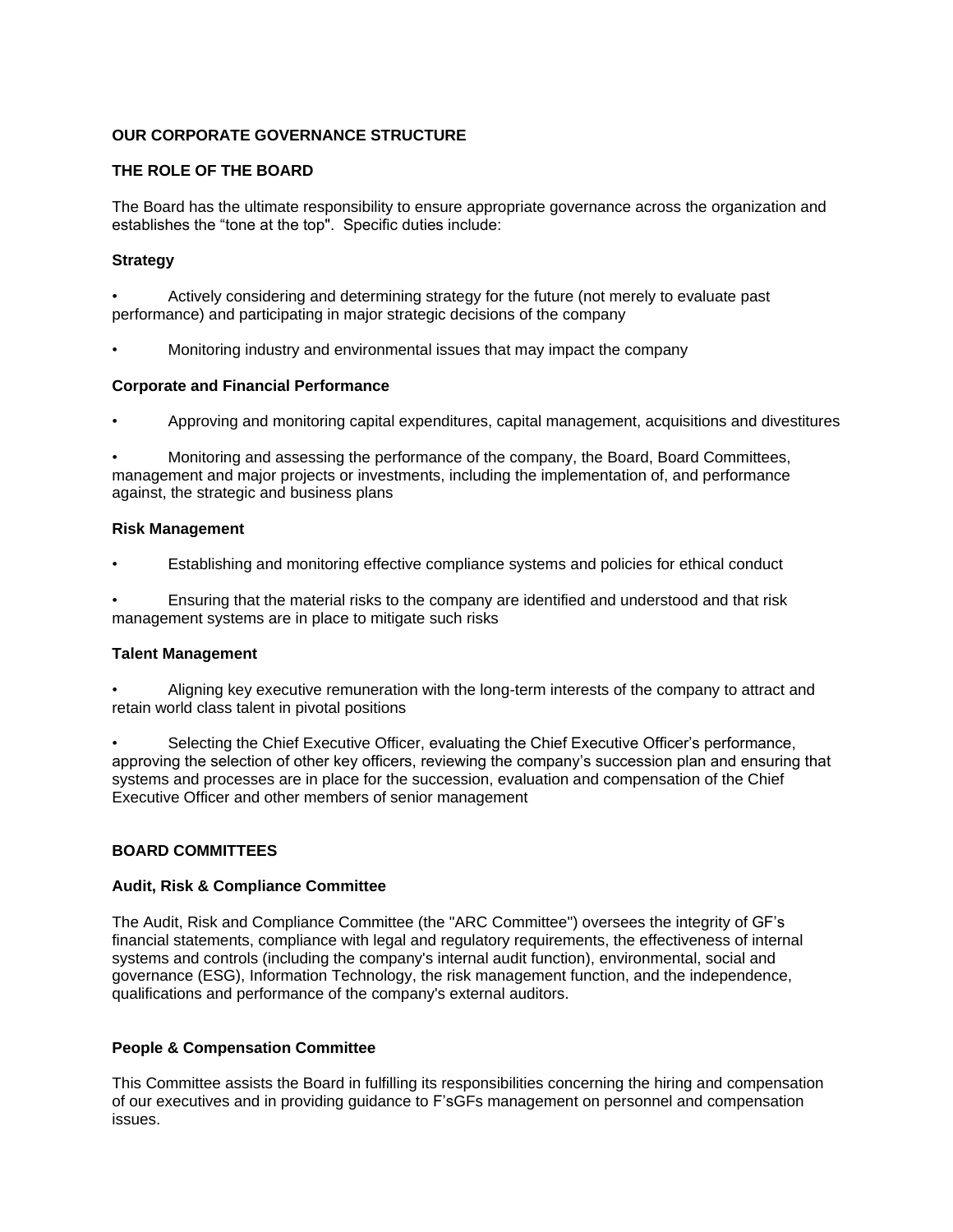#### **Nominating & Governance Committee**

This Committee assists the Board on matters concerning corporate governance, including the function of the Board and its committees, and recommends to the Board candidates to serve as Directors.

### **Strategy & Technology Committee**

This Committee provides guidance to the Board on the company's long-range strategy and business plans, assists the Board in reviewing significant transactions and provides guidance in reviewing the effectiveness of GF's technology roadmap.

# **ROLE OF THE CEO**

The Chief Executive Officer is responsible for managing the company's business and is accountable to the Board.

The primary responsibilities of our Chief Executive Officer and senior management broadly cover management of the day-to-day operations of the business, strategic planning, budgeting, financial reporting, risk management and compliance. In fulfilling these responsibilities, the Chief Executive Officer, with the support of senior management, must balance the unique relationships among GF, our investors, stakeholders and the network of our employees spanning the globe.

Specific responsibilities of our Chief Executive Officer include:

- developing and proposing to the Board the strategy of the company
- recommending to the Board an annual budget and medium and long term projections for the company
- overseeing the company's risk management programs
- regularly reviewing the company's development and succession plans for senior management
- day-to-day management of the company's business and operations

# **SUPPORT FOR THE BOARD AND ITS COMMITTEES**

With the collaboration of the ARC Committee, the Legal Department and the Finance Group oversee corporate governance at GF. Within the Finance Group an Internal Controls Department has been established to, among other things, further support these efforts. Together, the Legal Department and the Internal Controls Department ensure the organization adheres to the corporate governance framework and associated policies and procedures and, as necessary, they provide guidance and ensure training sessions are conducted on a regular basis.

Internal and external audit play a crucial role in assisting the Board and management. External audit is responsible for auditing the financial statements of the company. The internal audit function plays an important role in providing the Board and senior management with objective assurance support for the business. They evaluate the effectiveness of risk management, internal controls, and governance processes, and make recommendations to improve them. Internal audit also acts as a bridge between the Board and management and reports functionally to the ARC Committee.